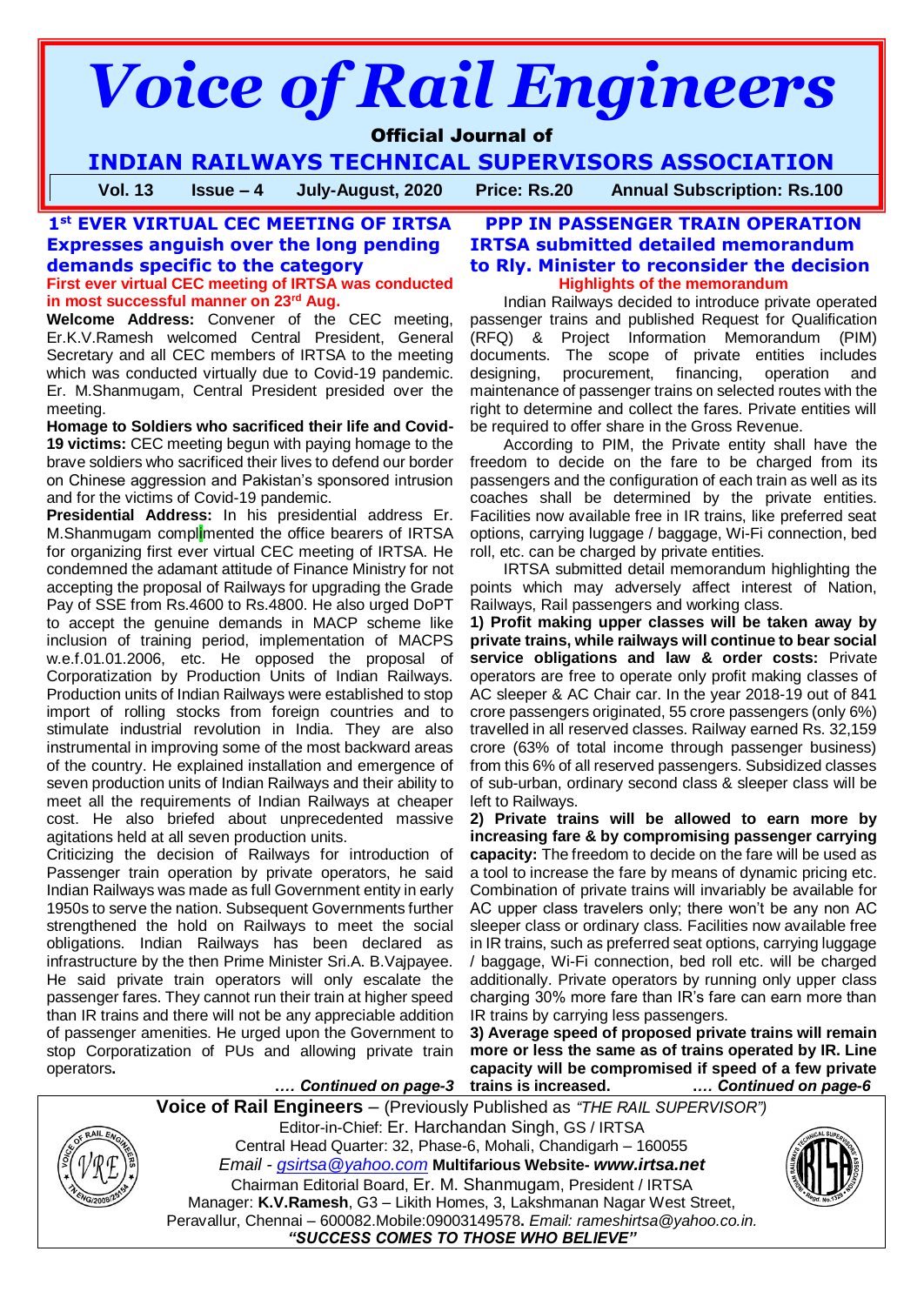**Editorial**

# **PERIODIC REVIEW OF CENTRAL GOVERNMENT EMPLOYEES IS HARSHER & INSENSITIVE ORDER**

Periodic review of Central Government Employees for strengthening of Administration is an axe on the heads of Central Government Employees. In 1961, paper on "Measure for strengthening of Administration" was placed in both houses of Parliament. Recommendations had been made with the aim of developing responsible and efficient workers at all levels and to introduce efficiency, economy and speed in the disposal of Government functions.

O.M. was published by Home Ministry in the year 1969. Doubtful integrity and unfitness / incompetence to the present post held by the employee were the two criteria followed for premature retirement. Once a decision had been taken to retain the employees beyond the age of 55 years or on completion of 30 years of service, employees would continue to be in service till he attained the age of superannuation. If however it was felt at any time after the review that retention of employee will not be in the public interest, necessary action to retire the employee could be taken. Over the years amendments have been made to make it harsher and insensitive to good human resources management.

DoPTpublished OM dated 28<sup>th</sup> August 2020, to consolidate and reiterate the guidelines issued so far. For Group 'C' employees FR 56 (J) gives absolute right to Government to retire the employees after completion of 55 years of age and by the rule FR 56 (I) it can be done after 30 years of service. In Rule 48 (1) (b) of CCS (Pension) Rules, an employee can be retired at any time after completing 30 years of service. Quarterly schedule to be maintained for review of performance and a register has to be maintained. Non-adherence to the time-lines due to administrative exigencies shall not take away the powers of Appropriate Authority to pre-maturely retire a Government employee. There is also no bar on the Government to review the earlier decision to retain the officer. Review can be done again on account of changed circumstances, in public interest.

**Broad Criteria to be followed by the Review Committee**

- $\triangleright$  Doubtful integrity & ineffectiveness
- $\triangleright$  No employee can be retired for ineffectiveness, if the employee is retiring within one year. But, if there is a sudden and steep fall in the competence, efficiency or effectiveness of a Government servant, review for premature retirement can be done.
- No employee should ordinarily be retired on ground of ineffectiveness, if, the employee has been promoted in preceding five years on the basis of merit and his performance found satisfactory in the promoted post. For doubtful integrity this condition doesn't apply.
- The entire service record of employees should be considered at the time of review.
- Even uncommunicated remarks in the ACRs/APARs may be taken into consideration.

Five Supreme Court Judgments have been cited in the O.M that are intimidating to the employees and may discourage employees from seeking judicial remedies. Out of the five judgments, three were about state Government employees.

For instance, in the case of State of Gujarat Vs Umedbhai M. Patel cited in para 11.2, an Executive -

Engineer of State Government of Gujarat was placed under suspension in the year 1986 pending disciplinary proceedings. While the employee was continuing under suspension, the Government of Gujarat passed an order of compulsory retirement by invoking Bombay Civil Services Rules in the year 1987. It was stated that employee's service beyond the age of 50 and 55 years was reviewed. The employee was due to retire on superannuation by the end of August 1988.

The Division Bench of the High Court set aside the order of compulsory retirement. For the appeal, Supreme Court directed state Government of Gujarat to comply with the directions of the Division Bench. In this case Hon'ble Supreme Court cited nine judgments related to compulsory retirement, out of which six were about State Government employees. Parts of judgments cited by the Supreme Court against arguments of employees only were quoted in the DoPT O.M.

One of the Judgment cited by the Supreme Court said that Court may interfere if they are satisfied that the order is passed (a) mala fide or (b) that it is based on no evidence or (c) that it is arbitrary -- in the sense that no reasonable person would form the requisite opinion on the given material; in short, if it is found to be a perverse order. The judgement further said that compulsory retirement should be based on material and has to be passed on the subjective satisfaction of the Government. Very often, on enquiry by the Court, the Government may disclose the material. Spirit of this judgment was not reflected in any part of DoPT O.M.

Even though the system of periodic review is there for many years, purpose of intimidating the employees is well served by the O.M of DoPT. Judgments accepting the arguments of employees' side were not cited in DoPT O.M. Positive selections undergone by all Technical Cadres in Railways for their promotions, mandatory periodic refresher courses & periodic medical fitness for Technical cadres, running staff, operation staff, employees' performance in meeting the prescribed bench marks and many more vital criteria, indicative of performance of employees to the required level of efficiency have not found place in the O.M.

DoPT's O.M can not only be used for victimisation, but it will also be a weapon in the hands of Government to reduce the staff strength. Government need to understand the basic principle of human resources management by positive motivation. Negative motivation by intimidation will lead to disaster not only for the employees, but for the Public Interest as a whole, failing the intended purpose of periodic review.

**Readers, Zones & Sub-units - Please send Annual Subscription @ Rs.100 PA for**  *"Voice of Rail Engineers"* **To: Er. K.V.Ramesh**, G3 – Likith Homes, 3, Lakshmanan Nagar West Street, Peravallur, Chennai 600082. Mobile:09003149578 *Email: [rameshirtsa@yahoo.co.in](mailto:rameshirtsa@yahoo.co.in)* **Rail Engineers visit IRTSA Website: http://irtsa.net for latest updates**

A multifarious, informative website for rail engineers & others, empowering rail engineers through information. For latest Updates & Administrative Orders. Knowledge Bank for Rail Engineers – Codes, Manuals, Orders & **Publications**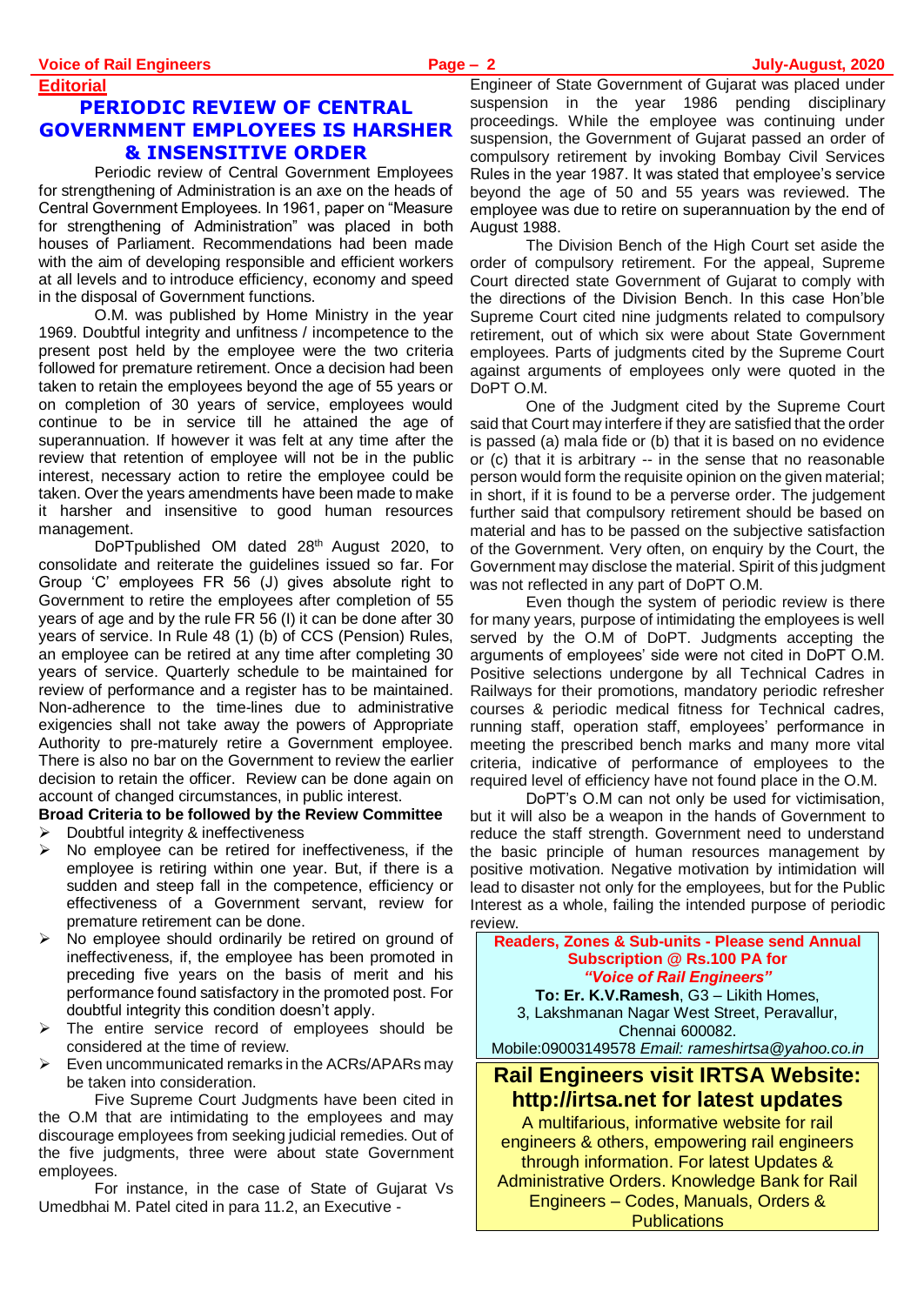#### **VIRTUAL CEC MEETING OF IRTSA Continued from Page – 1**

**General Secretary's Report:** General Secretary, Er. Harchandan Singh in his report said that virtual CEC meeting is convened to keep ourselves in the best of the stride to face the challenges ahead before the category, as well as part of working class. He said, It is sad that the government is going ahead with a plan to privatize the train operations, which is an unprecedented step in India and which is a failed experiment the world over. Almost seven countries privatized the railways, but later on all of them have taken it back and nationalized their railways working step by step. GS IRTSA briefed about the memorandums submitted by IRTSA to Railway & Finance Ministry on this subject with the detailed justification for not going ahead.

Similarly, on the corporatization of the Production Units, IRTSA represented continuously to the Government with justification for stopping this process of corporatization of production units and with the alternative proposal to raise funds and raise production, he said. GS IRTSA also condemned unprecedented action of freezing of the dearness allowance and Dearness pension for the central government employees and the pensioners. He demanded for ex gratia payment to the families of the Central Government employees who died due to covid-19. He also highlighted issues like MACPS, NPS, etc. He appealed to the members to strengthen the organization at grass root level and to raise fund adequately through collection of membership, legal fund and for "*Voice of Rail Engineers"*.

**Patron Address:** Er. K.V.Surendranathan, founder member and Patron said that IRTSA has been able to make many achievements through continuous persuasion, representations and consistent struggle over the last 55 years. It has also been able to resolve many of the day to day problems of Rail Engineers by reducing victimization by the administration, and frequent cases of manhandling and misbehavior by workers etc. through unity, greater awareness and better Industrial Relations with the administration and the Unions at large.

**Address by Working President:** Er. DarshanLal, Working President in his address said that, Government sectors & PSUs are backbone of the country as proved from time to time. In the Covid-19 pandemic Government organizations are standing tall in serving the country. Indian Railways played a crucial role in transporting food grains and other essential items for maintaining the supply chain throughout the country without any interruption. Operation of Sharmik trains & Covid-19 specials at the time Covid-19 pandemic could not be possible by any private entities. Indian Railway workshops & depots made 5000 coaches ready as corona isolation ward in minimum possible time. He said that by the proposed private train operation and Corporatization of PUs nation will lose a Government sector which is serving the nation throughout the year in all seasons and in many difficult conditions.

Er.K.Gobinath Working President & Zonal Secretary ICF in his report said that IRTSA/ ICF zone is one of the vibrant units functioning actively & effectively under the Dynamic leadership of Er.M.Shanmugam, CP/IRTSA. The Zonal General Body Meeting of IRTSA/ICF unit was held on 22.02.2020 at North Colony Welfare Center, ICF, Chennai. Against the proposal of Corporatization of PUs, IRTSA/ICF unit has taken various initiatives jointly with all other trade unions under the banner of Joint Action Council (JAC)/ICF.

IRTSA/ICF has participated in the various programmes including Gate meetings, Protest day, Mass meetings & submitting memorandums in coordination with JAC/ICF. He listed the issues taken by IRTSA/ICF concerning the Supervising Engineers independently and on certain common issues along with all unions. On 07.02.2020, IRTSA/ICF Team under the leadership of Er.M.Shanmugam met GS/NFIR on his visit to Chennai and discussed various issues concerning the Supervising Engineers and on the proposal of Corporatization of PUs of IR. He also mentioned about handing over of a Cheque of Rs. 1,50,000- towards Tamilnadu Chief Minister's Relief Fund.

**Address by Senior Vice President:** Er. B.Inbanathan, Senior Vice President highlighted important issue of surrender of 50% vacancies in non-safety categories. He said that when existing sanctioned strength of Technical Supervisors & Technicians in ICF and all PUs are enormously inadequate to achieve targets any further reduction in the strength of SSE, JE & Technicians will hamper the production and quality of the rolling stocks.

**Central Treasurer Report:** Central Treasurer Er.O.N.Purohit briefed on the financial position of Central Body of IRTSA.

**Brief on Court Case:** Briefing about OA 1568/2018 between IRTSA and Union of India demanding higher Pay Level for SSE and JE, K.V.Ramesh Senior JGS said that, reply statement for the petition of IRTSA has been filed by the respondents and IRTSA filed rejoinder statement for it. But arguments couldn't be held because of non-availability of Judicial member at CAT for a long time and at present because of Covid-19 pandemic court is not functioning.

#### **Zonal Secretary's Report**:

Er. Ashoke Chowdhury Zonal Secretary CLW in his report said that many issues concerning Technical Supervisors were settled through meetings and discussions with officers and departments. Issues like MACPS, Special Pay and Promotion etc. of Technical Supervisors are being regularly taken up. During lockdown, IRTSA/CLW Unit provided food and other provisions to about 200 families inside CLW Township who were in dire needs, with the generous support from our members. Joint Action Committee in CLW conducted some very successful protest programmes against Corporatization of Production Units.

Er. V.P.Abdul Salam Zonal Secretary Southern Railway in his report said that apart from the severe hardship of Pandemic being faced by country as a whole, Railway men particularly Rail Engineers are in severe strain due to recent orders and decision of Government pertaining to Railways and other important issues. Gazetted status to SSE and higher Pay level for JE and SSE are still elusive in spite of genuine justification and lot of persuasion by IRTSA. In the pandemic period Railways is running Goods services, parcel specials, passenger specials with tireless services of Rail Engineers risking their health. IRTSA Southern Railway submitted memorandum to General Manager Southern Railway stating that facilities provided at Southern Railways hospitals need to be improved, General Manger Southern Railway immediately acted on our memorandum and conditions in hospitals were improved. In the open line because of the policy of Railway Board there are huge vacancies in safety categories, putting lot of pressure on the existing Technical Supervisors and Technicians. He also condemned the attitude of Railway Board not addressing the genuine demands of Technical Supervisors as done for other categories. **.***… Continued on page-4*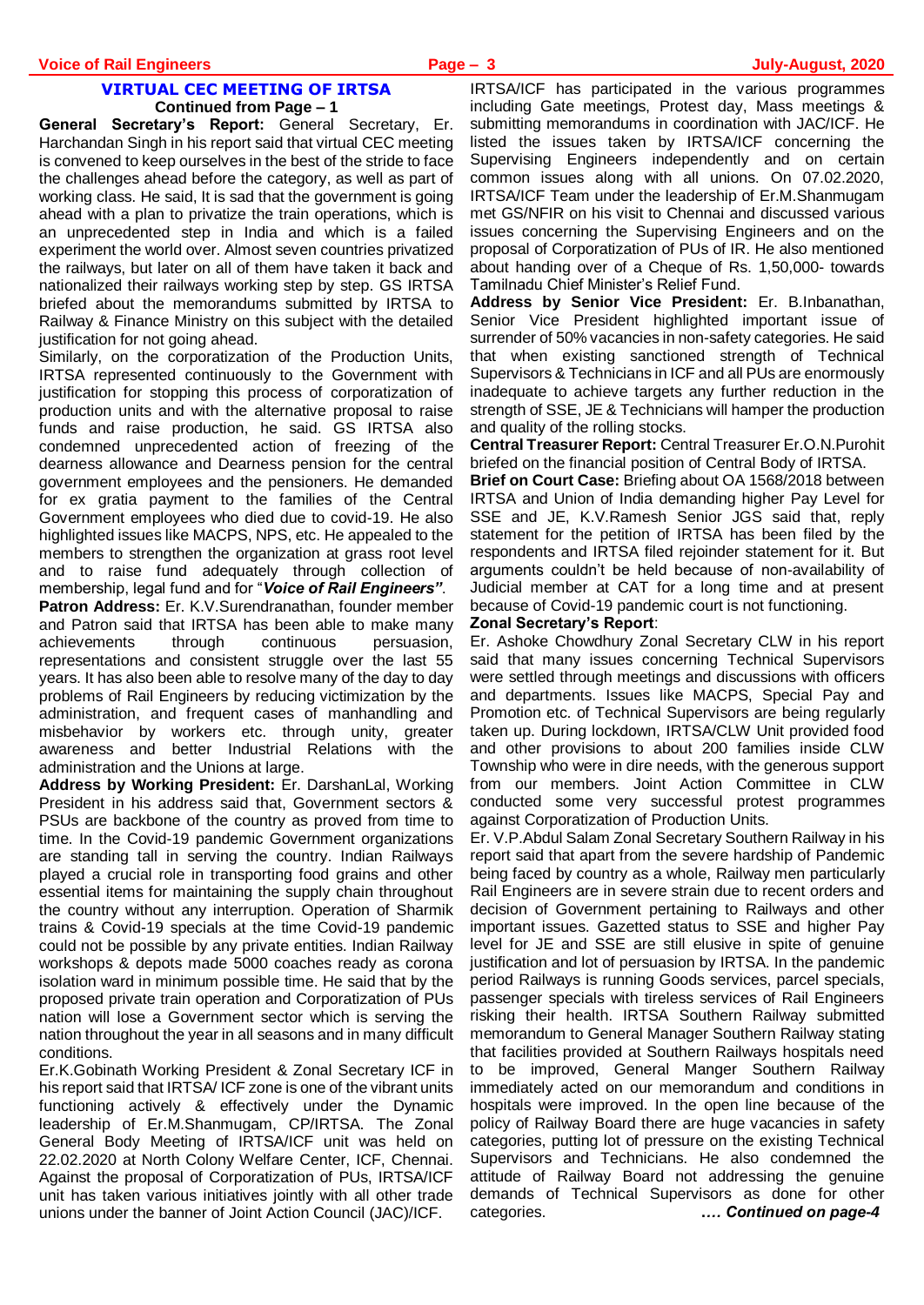#### **VIRTUAL CEC MEETING OF IRTSA Continued from Page – 3**

Er. MayankBhatnagar Zonal Secretary RCF briefed about large scale agitation held under the umbrella of RCF Bachao Sanghrash Committee, Kapurthala since the proposal of CRB on 18.06.2019 on Corporatization of Production Units and private passenger train operation. He said that IRTSA RCF Zone has donated rupees One lakh towards Punjab Chief Minister's Covid Care Relief Fund apart from contribution from PMCARE. He said that IRTSA RCF Zone is quite ready to unfurl the flag of 56<sup>th</sup> All India Annual Conference and Central General Body of IRTSA at RCF Kapurthala as and when the situation permits.

Er. Mruthyunjaya Bapat Zonal Secretary Rail Wheel Factory briefed about Participating in Protest, Dharna and Gate meeting organised by Federations to send a strong message to Ministry of Railways against Privatization / Corporatization of PU's. He said that IRTSA members made generous contribution to provide food kits to the needy people. He also mentioned about representation made to GM / RWF for classification of posts in PU's as Safety category and not to initiate action for 50% downsizing of posts.

Er. N.V.Ramanamurthy Zonal Secretary SC. Railway in his report highlighted participation of IRTSA in Gate meetings, protests etc. organized by Federations against privatization of Train operation. He appreciated all the members of IRTSA for making contribution for Prime Ministers Covid-19 relief fund.

Er. R.B.Singh Zonal Secretary Western Railway paid his condolences to all brother Rail Engineers who have left to heavenly abode due to the Covid pandemic. He shared important activities carried out in Western Railway & Central Railway.

Er. Vinod Kumar Zonal Secretary SWR said that during the Covid-19 pandemic meetings are conducted through electronic media. He said that among various issues PCO allowance for cadre of PCO Technical Supervisors and staff are taken up by IRTSA along with the recognized Federation. He applauded the unity shown by Rail Engineers when one of their colleagues was manhandled, as a result of which Administration has initiated DAR action against the delinquent employee.

Er. Akilesh Viswakama Zonal Secretary NR stated that CGB & CEC Meeting-2019 was successfully conducted in Lucknow with the help of a number of Technical Supervisors who gave time and energy to organize the programme. He said that units of IRTSA have been opened in MCF/Raebareli and RDSO/Lucknow even during this turbulent period. He also said that problems of Engineers are being solved at local level, in coordination with Federation leaders also, if required. Er.O.N.Purohit Zonal Secretary NWR said that IRTSA NWR needs to be strengthened further for enrolment of more membership and for other activities. He said that recognition of IRTSA and grant of Group 'B' (Gaz) to all SSEs need to be persuaded on top priority.

**Resolutions on main demands:** Er. K.V. Ramesh Sr.JGS proposed resolutions on main demands. CEC IRTSA draw the kind attention of the Government and Ministry of Railways and urged upon them to consider the genuine and long pending demands of the Technical Supervisors on Indian Railways, for better Pay Levels commensurate with their duties & responsibilities, to provide adequate avenues of promotion to remove rampant stagnation amongst them and improve their service conditions. CEC IRTSA urged the Government to withdraw the decision of allowing private passenger train operators on Railways and Corporatization of Pus.

Resolutions on main demands of the category is placed separately.

#### **Discussion by Members:**

Er. E.Ramesh, Vice President highlighted the shortcomings in the conducting this virtual CEC meeting and desired it to be according to the latest standard. He also expressed the requirements of successfully conducting this type of virtual meetings. He raised the issue of indiscriminate outsourcing being done in all PUs and need to have a control over quantum of outsourcing. All the technical knowhow of new developments introduced in Rolling stocks should be made available to Railway PUs.

Er. Rajaprabakar demanded Counting of training period of Junior Engineers (JEs), Senior Section Engineers (SSEs) and other Technical non-gazetted staff for the purpose of financial upgradation under MACPS.

Er. Sunil Kumar (Electrical) said that Technical Supervisors are the only category stagnated without promotional avenue. He highlighted the issue of insufficient employees qualifying for Group 'B' posts in Electrical department of Southern Railway, obstructing meager promotional avenue available to SSE & JE. In Southern Railway Electrical department SSE & JE are not able to get even available meager promotion chances. From the year 2012, 70% & 30% selections for Group 'B' posts in Electrical department was conducted for total 73 vacancies. But only 26 (31.5%) Technical Supervisors qualified in these selections. He urged for modifications in the selection procedures and publishing comprehensive question bank.

Er. Sekar demanded that Promotion through LDCE (Intermediate Apprentice JEs) should be counted as initial appointment for Financial up-gradation under MACPS.

Er. G. Aranganathan urged CEC IRTSA to pressurize the Government to revise the insurance amount in Central Government Employee Group Insurance Scheme (CGEGIS) to Rs.15 lakh, Rs.25 lakh and Rs.50 lakh as recommended by 7<sup>th</sup> CPC, but with the nominal monthly deduction.

Er. A. Ganesh Babu JGS said as of now "*Voice of Rail Engineers*" is uploaded in the website of IRTSA, facebook, Whatsapp, etc. and limited number of hard copies are circulated to CEC office bearers. In the past on average 3000 printed copies were used to be circulated among the members across the country. It is observed that printed copies are more effective than the soft copies in propagating the activities of IRTSA. So, circulation of more printed copies are need to be restored.

Er. Zaheer Hussain President GOC workshops, Southern Railway said that, non-technical works of maintaining contracts for cleaning, painting etc. are increasing in multifold, but the strength of Technical Supervisors are getting reduced putting the category in severe strain, so either non-technical work should be removed from the category or additional staff may be given for carrying out non-technical works.

Er. R. Raghupathy demanded that considering the responsibility & accountability of Technical Supervisors and Technicians of Railway Production units on the safety aspects of train operation which is primary in nature, they may be included in the list of safety categories along with workshop & open line staff.

Er. B. Saravanan demanded that the Design & Drawing Engineers in Workshops & Production Units be treated as part of Planning wings of PCO & paid either the PCO Allowance or Incentive Bonus at par with their counterparts<br>working in PCO / Shop floor. .... **Continued on page-5** working in PCO / Shop floor.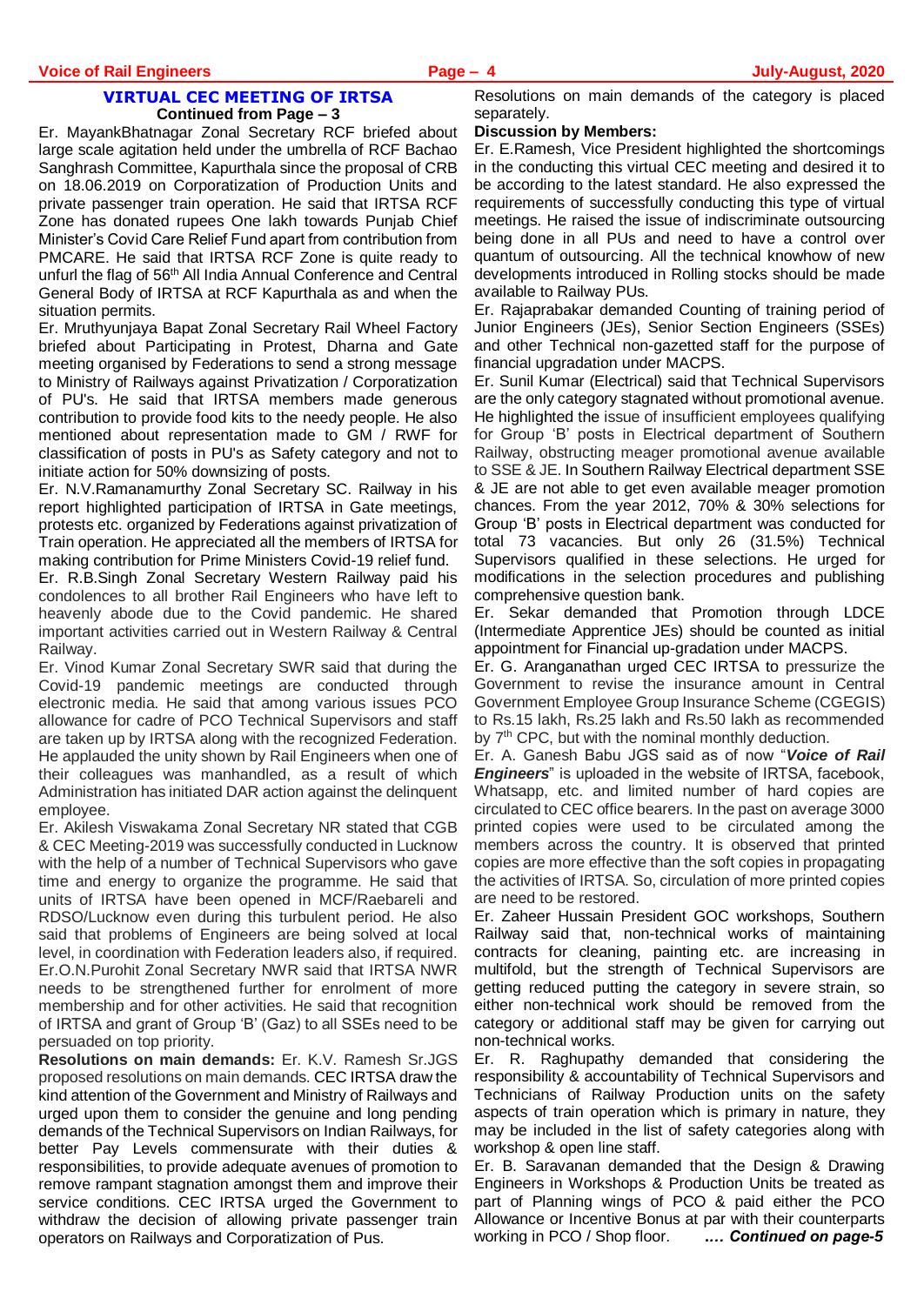#### **VIRTUAL CEC MEETING OF IRTSA Continued from Page – 4**

Er. Jayachandran (Balakrishnan) requested that MACPS may please be implemented from 1.1.2006 since MACPS is part of pay structure – as recommended by  $6<sup>th</sup>$  CPC and as held by the Apex Court.

Er. Jagadeesh Kumar demanded that, If employees got infected by Covid-19 in performance of their duties, they may be given quarantine leave instead of debiting their own leave and Ex-gratia compensation of Rs.50 lakh to the families of Railway employees who died due to Covid-19 infection caught up in performance of their duties.

Er. S.K.Hira of South Central Railway briefed some of the issues of open line Engineers. No replacement is provided for the retirement of staff and Technical Supervisors. LHB coaches are having more maintenance schedules, but insufficient manpower and non-availability of spares put the safety at stake. Failure of contractors in completion of work adds to the problem since the left out works have to be completed with limited number of staff.

Er. Mahalingam said that strength of staff and Technical Supervisors is getting reduced every year even though production target is getting increased. In the scenario of more outsourcing, workload of PCO department has increased many fold, hence JE & SSE working in PCO organization should be either paid PCO allowance equal to incentive bonus or PCO organization may be attached with shop floor.

Er. Vertivel Secretary BBQ Depot Southern Railway briefed about the activities at Chennai Division during Covid-19 pandemic. He said that Southern Railway decided to issue ID cards uniformly with Government of India emblem after IRTSA's representation to PCPO Southern Railway.

Er. Suresh Kumar said that non-technical duties like linen management being managed by Technical Supervisors should be taken away, since it is basically a commercial activity.

Er. Gopi of open line depot said that workload and hardship of open line Engineers are increasing day by day and demanded special allowance or incentive for additional workload. He also urged the CEC to vigorously pursue for grant of Hardship Allowance for open line Engineers.

Er. K.N. Perumal of Car Shed said that IRTSA should vigorously fight for promotional avenue of Technical Supervisors and to initiate legal action against freezing of rates of DA.

Er. G .Rajagopalan of Stores expressed full solidarity with IRTSA. He said that filling up of vacancies particularly in Technical Cadre need to be done on top priority.

Er. Sheffin Gorge said that suspending the recruitment of Graduate Engineers as SSE will harm Railways in long run. He also said that because of this already recruited direct SSEs are not able to get inter divisional or inter railway transfer.

Er.KrishnaBabu Secretary JTJ/Freight Depot said that for calculation of man hours to maintain closed circuit rakes (BOXN/BOXNHL) minimum men required for a shift need to be considered also.

Er. Mothilal of Liluah workshop said that grant of MACPS to the JEs selected through LDCE quota need to be persuaded further.

**PPP in Passenger Train Operation**: Er. K.V.Ramesh, Sr.JGS IRTSA, briefed about proposal of Government on PPP in Passenger Train Operation and concluded that, operation of private trains may not achieve financial, operational & technological objectives projected by Government. Passenger fares for proposed private trains will be high and at the same time subsidies for lower classes operated by IR will also remain high. No transfer of technology or updation will happen. Level of passenger satisfaction will come down. Capacity addition may not happen at the expected level. Production Units, Workshops & maintenance depots will lose their workload. Most of the work force will be daily wage earners. Indian Railways setup will be fragmented. Hence it is requested that the Government may withdraw the decision of allowing private passenger train operators.

#### **Adoption of Resolution of Demands, Line of Action & follow-up of Main Demands**

CEC agreed on Adoption of Resolution of Demands, Line of Action for pursuance of Demands be taken as per local conditions, joining Railway men in protest against Privatization of Trains & Corporatization of PUs and authorized President & GS IRTSA to follow-up with the Govt. for acceptance of Main Demands.

#### **Programme for 56th Annual Conference & CGB Meeting of IRTSA**

CEC IRTSA accepted the proposal of conducting 56<sup>th</sup> Annual Conference & CGB Meeting of IRTSA at RCF in April, 2021 (or on normalization of Covid-19 conditions).

#### **Conclusion of CEC Meeting**

In his concluding speech Er. M. Shanmugam, Central President congratulated Er. K.V. Ramesh & Er. Ashoke Chowdhury for successfully conducting historic first ever virtual CEC meeting. He requested all CEC members to go through statistics given by him in his inaugural speech and give their opinion to him. He said the all the issues raised by each and every member will be considered with due care. He urged the members to be more vigorous in the hour of crisis, particularly when Government is pushing through it's agenda during the period of Covid-19.

In his vote of thanks address General Secretary IRTSA said that first ever virtual CEC meeting is one of the most successful, not only in respect of number of participants but every member were able to express their views. He said all the views of the members on demands will be presented to Railway Board and concerned authorities in the form of charter of demand. He said that memorandums submitted by Federation carried all the points raised by IRTSA. GS thanked every member for adopting resolution of demands, line of action, etc. He assured all the cadre of the IRTSA for persuasion of demands of IRTSA at all levels. He urged all Zones and sub units to go for full-fledged membership and send the central quota earlier.

GS IRTSA highly thanked Er. K.V. Ramesh & Er. Ashoke Chowdhury for conducting the virtual CEC meeting in most successful manner as well as doing other regular work of IRTSA. **Long live IRTSA. Jai Hind !!!**

**All Zones & sub units to send the details of Central Quota to the Central Treasurer ER O. N. PUROHIT, 106, SURAJ NAGAR, JODHPUR-342008**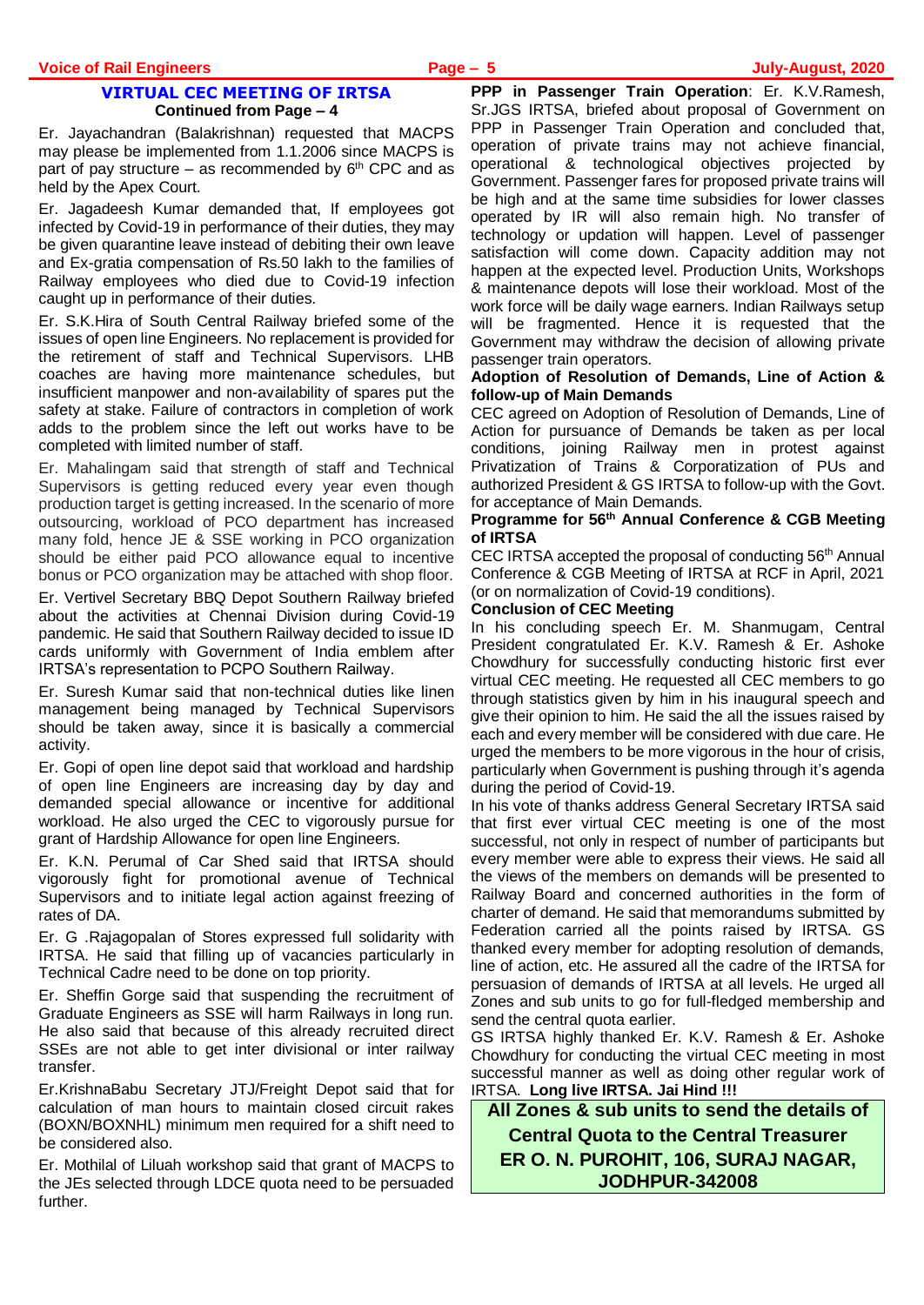#### **PPP IN PASSENGER TRAIN OPERATION Continued from Page-1**

**4) Restriction on introduction of new trains by IR:** "No new similar scheduled train will depart the originating station in the same origin destination route within 60 minutes of the Scheduled departure of the private trains"

**5) Terminal capacity constraints not addressed – will have adverse impact on punctuality of trains:** Without improving the terminal facilities particularly without adequate platforms, addition of new private trains will only affect the punctuality of trains.

**6) Benefits of commissioning of dedicated freight corridor (DFC) and focused capacity additions in high density network (HDN) & highly utilised network (HUN) will all go to the private train operators leaving Indian Railways in shambles:** Benefits of Rs.1.12 lakh Crore seamless investment for capacity addition in HDN & HUN are going into the hands of Private train operators.

**7) Maintenance depots will lose their workload & space, no scope for improvement in IR's train maintenance activities.** 

**8) Bitter experience of privatization of catering and coach cleaning activities in Railways:** IR couldn't address large passenger complaints in catering, coach cleaning and bed rolls that are handed over to contractors. Passenger satisfaction in contract managed catering and cleaning activities has come down drastically.

**9) Railway Production Units & Workshops will lose their workload.**

**10) Design and Development of new rolling stocks will stagnate, since private entities not going to own production facilities.**

**11) Private entities failures & incapabilities will have impact on entire IR system:** Any one inefficient private managed cluster will have serious implications in operation of trains in high density route in which the cluster is positioned. Any failure or accident happening to private train will adversely affect the punctuality of IR trains.

**12) Loss of employment opportunities in Indian Railways & quality of employment will come down:** Outsourcing of maintenance and other activities have only increased inadequately paid unorganized temporary staff even for technical work, diminishing the chances of continuing existing permanent technical jobs available in Railways. Basic social & monetary security even for qualified Engineers will be at stake, not to mention about technical staff and supporting staff. Most of the workforce will be turned into daily wage earners.

**13) Bitter past experience of privatization of telecom industry:** In telecom sector when private players were allowed Department of Telecommunication was converted into corporations by splitting them as BSNL, MTNL and VSNL. VSNL has already met its end, MTNL is about to be winded up and BSNL is limping for its survival. It is not justified to blame the efficiency of the employees of BSNL, MTNL and VSNL for loss in their business. Losses were on account of Corporatizations of the Telecom department and promotion of Corporate sector in Telecom to grow many fold at the cost of BSNL, MTNL and VSNL.

#### **14) CONCLUSION**

Private trains may not achieve financial, operational & technological objectives projected by Government. Passenger fares for proposed private trains will be high and at the same time subsidies for lower classes operated by IR will also remain high. No transfer of technology or updation will happen.

Level of passenger satisfaction will come down. Capacity addition may not happen at the expected level. Production Units, Workshops & maintenance depots will lose their workload. Most of the workforce will turn into daily wage earners. Indian Railways setup will be fragmented.

15) For the reasons explained above, keeping the interest of the Nation, Railways, Rail passengers and working class in view, Government is requested to withdraw the decision of allowing private passenger train operators on Railways.

# **IRTSA MEMORANDUM TO RAILWAY BOARD FOR CLASSIFICATION OF SSE/JE AS SAFETY POSTS & FILLING OF ALL EXISTING VACANCIES**

**Sub: Filling up of non-gazetted posts in Railways – Classification of posts as Safety Categories in Electrical and Mechanical department & Review of policy on creation of posts- in the Production Units.**

**Ref:** 1)Railway Board's letter No. E(NG)I-75/PM 1/44 dated 31.05.1982.

2) Railway Board's letter No. E(NG)I/2010/PM1/19, (RBE No.02/2020), dated  $6<sup>th</sup>$  Jan 2020.

3) Railway Board's letter No. E(MPP)2018/1/1, dated 02/07/2020. (**Review of Policy on creation of posts)**

Kind attention is drawn towards the issue of surrendering of 50% of existing vacancies, in other than Safety Category and Classification of technical posts as Safety Categories in Railway in the Production Units. Railway Board in its letter cited in at Sl. No. 3 above, regarding "**Review of Policy on creation of posts" has directed all Zonal Railways and Production Units for "Surrendering** 50% of existing vacancies, in other than Safety Category".

#### **1) Classification of posts of Technical Supervisors and Technicians in PUs as Safety Categories.**

1.1) List of Safety Categories in Railways were prepared in the year 1982, vide Railway Board letter No. E(NG)I-75-PM 1/44 dated 31.05.1982, when there were only three Production Units (CLW, ICF & DLW) available in Indian Railways and no posts of Production Unit was covered under Safety Category, but no reason for the same was indicated therein for this exclusion of PUs from the same.

1.2) Profile of Indian Railway Production Units have changed considerably since 1982. Seven PUs of Indian Railways, namely CLW, ICF, DLW, RWF, DMW, RCF & MCF have direct responsibility in safe functioning and quality control of latest designs and specifications of Locomotives, Coaches and Wheel & Axles produced by these PUs. The said PUs shoulder more responsibility to ensure safety since many of the products are designed by the PUs themselves. Responsibility is not only of manufacturing of safety items, but their design, drawing, specification, vendor approval etc. are also carried out by PUs.

1.3) "**Report of the high level Safety Review Committee-2012**" in Chapter-IV said that passenger train speed is increased from 80 kilometers per hour to 100-110 kilometers per hour for express trains and 130-150 kmph for Shatabdi and Rajadhani Express with LHB formation. The committee recommended many measures to be adopted by the Production Units to improve the safety of train operations. *…… Continued on page - 7*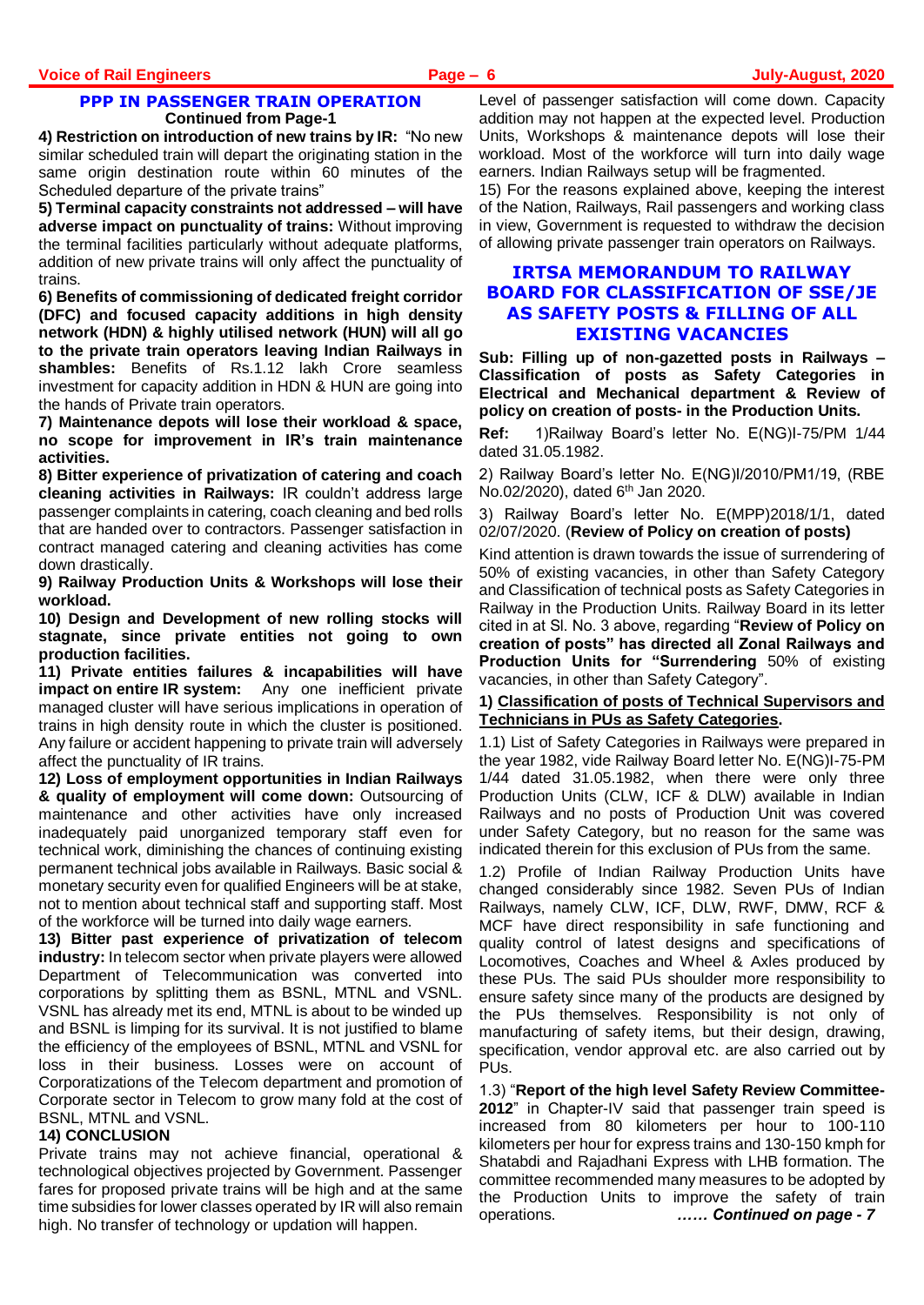# **CLASSIFICATION OF SSE/JE AS SAFETY POSTS**

Continued from page - 6

1.4)**"Report of the Railway Safety Review Committee-1998"** in para 3.9 observed that Safety of Railway System depends as much on the quality and upkeep of its rolling stocks. The Committee recommended many measures/developments to be adopted for Locomotives and Coaching & Goods Stock at the manufacturing stage itself by Production Units in para 3.10, 3.11 and their sub para.

1.5) **Justice Wanchoo Accident Inquiry Committee & Justice Sikri Accident Inquiry Committee** had also recommended series of improvements, which were adopted by the Production Units to improve the safety in train operation.

1.6) Production Units are continuously improving the performance of safety items they produce by continuous interaction and coordination with user Zonal Railways, Workshops, RDSO, Railway Board, etc.

1.7) "**Train-18**" designed and manufactured by ICF has achieved the speed of 160 kmph incorporating many safety features besides passenger amenities. Conversion of Diesel Locomotives to Electric, make in India 12,000 horse power Electric Locomotive and other new modern trains/coaches are recent achievements of IR PUs.

1.8) In recent time PUs turned out Tejas, DEMU Rakes for Sri Lanka, Air conditioned EMUs, Air conditioned Kolkata Metro Rakes, Covid-19 Coaches, AC Hot Buffet Cars, WAG9 9000 HP Locomotives and others incorporating many safety features.

1.9) Senior Section Engineer (SSE) and Junior Engineer (JE) working in PUs are responsible & accountable for train safety in design, manufacture, quality control etc. of Locomotives, Coaches and wheel & axles manufactured/processed by the PUs. Similarly Technicians working in PUs are responsible & accountable for the quality & performance of safety items produced by them.

**1.10) Responsibility & accountability of Technical Supervisors and Technicians of Railway Production Units on the safety aspects of train operation is primary in nature and they may be included in the list of Safety Categories along with Workshop & Open Line staff**.

#### **2) Impact of proposed surrendering of 50% of existing vacancies in PUs**

2.1) Rolling Stock requirement of Indian Railways is very high. Requirement will further increase steeply after commissioning of Dedicated Freight Corridor (DFC) and completion of capacity additions in identified super critical projects and critical projects of High Density Network (HDN) and Highly Utilized Network (HUN) across Indian Railways.

2.2) Production Units of Railways always have pre-fixed production targets every year. In the production year 2020-21, target of 8675 coaches of 52 varieties and 725 Electric Locomotives are fixed for Production Units. Target for the year 2020-21 is 20% more for Electric Locomotive and 44% more for coaches compared to the target achieved in the year 2018- 19.

2.3) Exponential increase in the annual target of PUs is not matched with increase in strength of Technicians and Technical Supervisors. In fact staff strength is getting reduced. Manpower availability is reduced further because of lockdown / restriction imposed for Covid-19 pandemic.

2.4) ICF lost eight working days (2.7% of total working days) from 23.03.2020 to 31.03.2020 last (financial) year due to complete lockdown for Covid-19. In the current production year loss of working days due to Covid-19 lockdown -

- restrictions will be equal to 87 working days (30% of total working days).

2.5) CLW has lost 83 working days which is 28% of total working days. Similarly RWF has lost 48 working days which is 16% of total working days for the current production year. Similar was the condition with RCF. MCF, DLW and DMW.

2.6) Even though production target initially fixed for all PUs are reduced due to Covid-19 lockdown, outturn in terms of coaches/locomotives in proportion to available working days is higher than last year's targets.

**2.7) While existing sanctioned strength of Technical Supervisors & Technicians in PUs is inadequate to achieve the target, it will not be appropriate to surrender 50% existing vacancies. Further it is requested to create additional posts for additional load**.

**It is, therefore requested that,**

**a) Junior Engineers, Senior Section Engineers and Technicians working in all Production Units may please be classified as Safety Categories. Accordingly changes may please be made in Sl.No 2 & 3 of RBE No.02/2020, dated 6th Jan 2020.**

**b) No surrender of vacancies may please be done in the categories of Technical Supervisors and Technicians in PUs, and Railway Board's letter No. E(MPP)2018/1/1, dated 02/07/2020 may please exclude Technical Supervisors and Technicians in PUs from the categories marked for surrendering 50% of existing vacancies.**

**c) Additional posts may please be created in the category of Technical Supervisors and Technicians in proportion to additional load and new infrastructure.** 

**\*\*\*\*\*\*\*\*\*\*\*\*\*\*\*\*\*\*\*\*\*\*\*\*\***

#### **DoP&T order No 23/39/2020-EO(ACC), Dated 02 09 2020 The Appointments Committee of the Cabinet (ACC) has approved the following**

(i) Re-organisation of Railway Board on functional lines as per the decision of the Union Cabinet as under

| I)   | Chairman & Chief          | Shri Vinod Kumar      |
|------|---------------------------|-----------------------|
|      | Executive Officer(CEO)    | Yadav, IRSEE Railway  |
|      |                           | Board                 |
| ii)  | Member (Infrastructure)   | Shri Pradeep Kumar,   |
|      | Railway Board             | <b>IRSSE</b>          |
| iii) | Member (Traction&         | Shri P.C Sharma, IRSS |
|      | Rolling Stock(T&RS)       | Railway Board         |
| iv)  | <b>Member (Operations</b> | Shri P.S Mishra, IRTS |
|      | &Business                 |                       |
|      | Development (O&BD),       |                       |
|      | Railway Board             |                       |
| V)   | Member (Finance),         | Ms. Manjula           |
|      | Railway Board             | Rangarajan, IRAS      |

(ii) Re-designation of Shri Rajesh Twari, IRSEE, Member (Traction) as Officer on Special Duty (OSD) (Safety) by utilizing the existing vacant post of Director General (Safety) in apex scale as an interim measure for adjusting him till superannuation of Shri P.C. Sharma, IRSS on 30.09.2020

(iii) Appointment of Shri Rajesh Tiwari, IRSEE as Member (Traction & Rolling Stock(T&RS)) on superannuation of Shri P.C.Sharma, IRSS (proposed for re-designation as Member, Traction and Rolling Stock (T&RS) on 30.09 2020 vice Shri P.C. Sharma, IRSS

(iv) Surrender of three apex level posts i.e. Member (Staff), Member (Engineering) and Member (Materials Management) in Railway Board and utlization of the post of Member (Rolling Stock) for creation of the post of Director General (HR) in apex grade as per Cabinet Decision.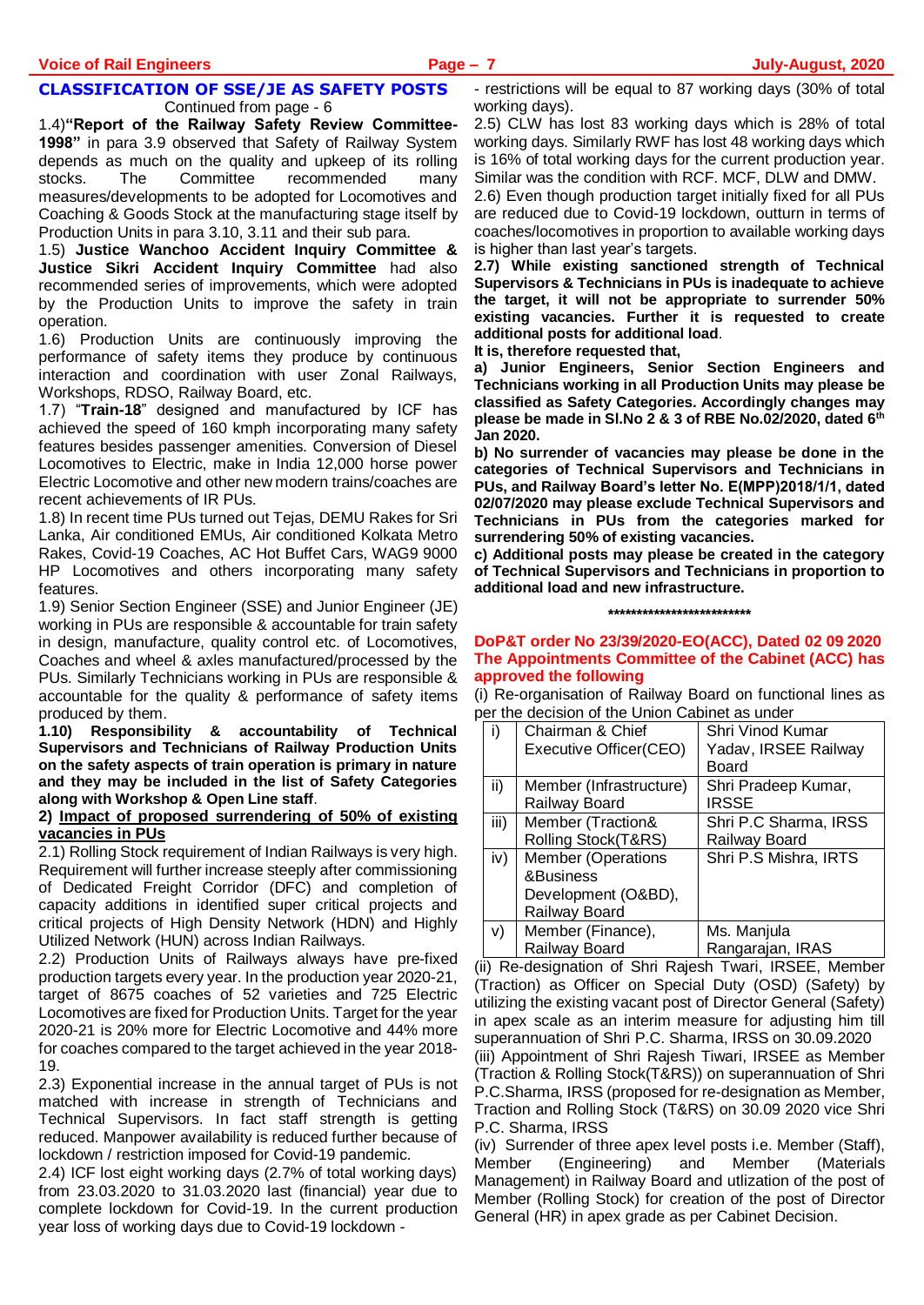# **RAILWAY BOARD ORDERS**

**Railway Board letter No N(G)2020/LE2/1 dated 03.09.2020 Interim procedure order for regularization of absence during Covid-19**

1) An employee remained in HQ but could not attend office due to lock down, disruption of public transport of being in containment zone. - Duty

2) An employee was asked to remain in quarantine on the return from outstation duty. - Special Casual Leave.

3) An employee remained in quarantine due to Central / State Govt instructions. - Special Casual Leave.

4) An employee was advised by Railway Medical Authority to remain in quarantine - Special Casual Leave.

5) An employee choose to remain in quarantine as a precaution. - Special Casual Leave.

6) An employee worked from home due to co-morbidity or underlying medical conditions as per Central/State Govt instructions. – Duty only after permission of cadre controlling authority. Otherwise leave as per normal rule.

7) An employee who was in HQ but did not turn up for duty on being called. – Absent, the period & pay may be decided as per normal rules.

8) An employee has left the headquarters without permission and latter informed the office that he/she is not able to reach back to office due to lockdown. - Special Casual Leave.

9) An employee stayed at home as precautionary measure and later found to be Covid-19 positive. - Special Casual Leave.

10) An employee, who has refused to attend office and insisted on working from home, despite his/her name is figuring in the roster and no underlying medical conditions. – Duty only after permission of cadre controlling authority. Otherwise treat the period as absent / leave as per normal rules.

- $\triangleright$  Regularization of the above mentioned leave will require the counter signature of atleast JAG level officer.
- The ceiling of maximum Special Casual Leave may be limited to 30 days.

**Railway Board letter No E(NG)I-2020/PM1/9(RBE No.49/2020), dated 06.07.2020.**

**General Departmental Competitive Examination (GDCE) for filling up of 25% net direct recruitment quota vacancies in Group 'C' categories – Extension of currency upto 31.03.2020.**

It has been decided by the competent authority that currency of the GDCE Scheme may be extended for a period of two years i.e. upto 31.03.2020.

**No. F(B)I/2020/AL-28/6 (RBE No.56/2020), dated 23.07.2020**

**Sub: Revised admissibility to travel by Taxi/ reimbursement of Taxi hire charges for using one's own car for local official journeys at or near Headquarters.**

In terms of Board's letter No. F(E)I/2009/AL-28/42, dated 19.08.2010 (RBE.No. 23/2010), post 6th CPC instructions regarding admissibility to travel by Taxi /reimbursement of Taxi hire charges for using one's own car for local official journeys at or near Headquarters were issued.

2. In supersession to the above mentioned instructions dated 19.08.2010, it has now been decided with the approval of DG/HR & Board (FC & CRB) that Group 'B' & 'C' Railway servants may be allowed reimbursement of scooter or bus fare as the case may be and Group 'A' Railway servants may be allowed reimbursement of taxi or scooter or bus fare, as the case may be, for local official journeys at or near Headquarters.

3. These orders will come into force with immediate effect. **Railway Board letter No. E(NG)II/2008/SB/19/ BP/TADK/Pt. A (RBE No 64/2020) Dated 06.08.2020**. **Sub: Policy of Appointment of TADK on the Railways.**

The issue regarding appointment of TADK is under review in Railway Board. It has therefore, been decided that any appointment of fresh face substitutes as TADK should not either be processed or made with immediate effect. Further, all cases approved for such appointments since 1st July 2020 may be reviewed and position advised to Board. This may be complied with strictly in all Railway establishments.

# **Railway Board letter No. E(MPP)2018/1/1 (RBE No.48/2020) Dated. 02/07/2020**

#### **Sub: Review of Policy on creation of posts.**

Ref: 1.Board's letter no. E(MPP)2018/1/1 dtd. 04/04/2018 (RBE No. 52/2018)

and E(MPP)2018/1/11 dated 19/12/2018 (RBE No. 198/2018).

2. FC's D.O. no 2015-B-235 dated 19/06/2020 to GMs Indian Railways.

Board (CRB,FC) has approved following in an Action plan for Economic Measure and Rationalization of Expenditure:

a) Freezing new posts creation except safety, till further orders;

b) Reviewing of posts created in last two years and if, recruitment has not been done against these posts, reviewing the same for surrendering; and c) Surrendering 50% of existing vacancies, in other than Safety category.

2. The aforesaid decision of Board is hereby communicated for strict compliance.

3. Instructions regarding review of pending indents(non safety) with RRB is being issued separately.

#### **Railway Board order No PC-VII/2020/HRMS/6, dated 14.08.2020**

**Sub: Guidelines for e-Privilege Pass/PTO Module of HRMS**

With a view to promote digital/paperless ticketing, E-Privilege Pass/PTO Module of HRMS has been launched on 10.08.2020 and the same has been operationalised across all Indian Railways. In order to facilitate the same, data entry in two modules of HRMS, Employee Master and E-SR has almost been completed across all Zonal Railways.

2. The salient features of E-Privilege Pass/PTO module are as under :-

(i) E- Privilege Pass/PTO module shall be available initially to all serving employees of Indian Railways w.e.f. 24.08.2020 and privilege pass/PTO generated through digital mode can be utilised for booking physical tickets across PRS/UTS counters and online tickets through IRCTC. (ii) The user guidelines and SOP of this module provided by CRIS are enclosed herewith.

(iii) No convenience fee shall be levied by IRCTC in case of online booking of tickets using E-Privilege Pass/PTO.

(iv) The provision of physical passes shall also be there upto 31.10.2020. Employees who wish to avail privilege Pass/PTO in the physical form can avail the same during this period. However, from 01.11.2020 onwards, Privilege Passes/PTOs will be available only in the digital form.

(v) The Complimentary passes for retired employees in digital mode will be available tentatively w.e.f. 1.10.2020. The details of the scheme will be circulated in due course.

*Continued on page-9*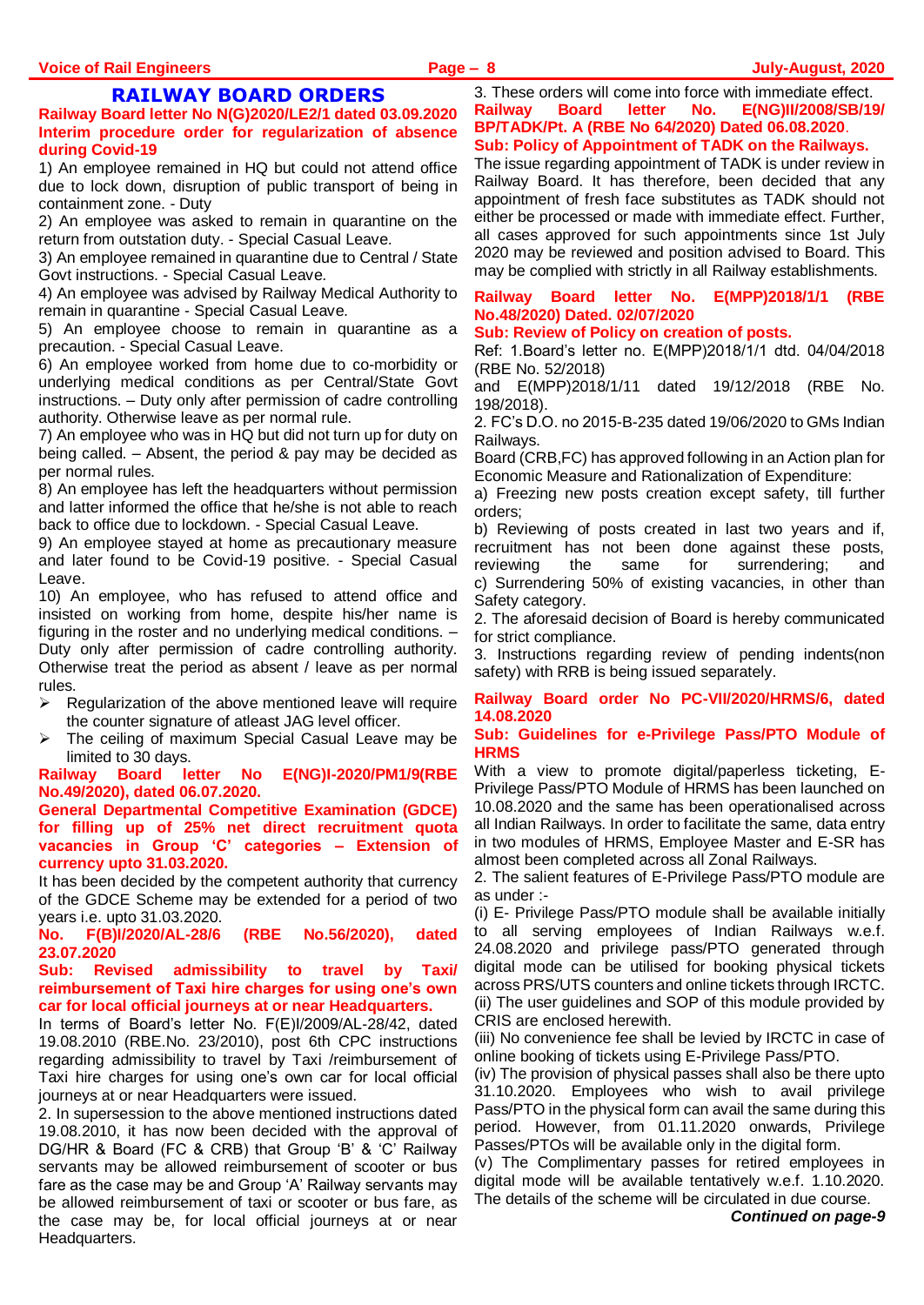#### *Railway Board orders continued from page-8*

(vi) Those employees who have once switched to E-Privilege Pass/PTO module shall not be able to avail physical passes. (vil) There will not be any restriction on using the physical pass availed till 31.10.2020 for booking the tickets through PRS/UTS counters till the validity of physical privilege pass/PTO. Since as per extant instructions validity of privilege Passes/PTOs is five months, w.e.f. 01.04.2021, there shall be no booking on physical passes across computerised Passenger Reservation System (PRS)/Unreserved Ticketing(UTS) counters.

(viii) For reserved journey, ticket should be taken from PRS counter/IRCTC website. For unreserved journey, ticket should be taken from UTS counter/UTS Mobile App.

(ix) All rules pertaining to booking of ticket, revalidation, usage, charging etc. regarding privilege pass/PTOs in case of physical passes/PTOs shall remain same in e-privilege passes/PTO, with minor operational amendments, where ever required.

3. Necessary instructions may be issued to all concerned. The user guidelines and the SOP of this module may please be circulated amongst all concerned through all possible modes including e-mail, Notice Board etc. to create awareness.

**Railway Board order No. E(MPP)/ 2020/3/1(re opening), dated: 31/07/2020**

**Sub: Standard Operating Procedures (SOP) for functioning /reopening of Multidisciplinary Zonal Training Institutes (MDZTI) and Specialised Training Institutes after COVID-19**.

Ref: (i) DoPT OM No. 19011/1/2020-TFA dated 03.07.2020. (ii) 2020/E(Trg)/36/2 dated 18.07.2020.

DoP&T vide their OM referred to at (i) above, have issued Standard Operating Procedure (SOP) for functioning/reopening of Training Institutes of the Central and State/UT Governments.(copy enclosed).

2. Accordingly, Railway Board vide letter dated 18.07.2020, have issued instructions regarding measures to be taken for reopening of CTIs(copy enclosed).

3. For re-opening of MDZTIs and Specialised Training Institutes, following measures may be taken:

(i) Training programme as far as possible should be in online/virtual mode. Detailed instructions for conducting all feasible trainings online have already been issued vide Railway Board's letter no. E(MPP)/2020/3/15 dt. 19.06.2020); (ii) The re-opening and functioning of Multidisciplinary Zonal Railway Training Institutes and Specialised Training Institutes will be under an officer(not below the level of SAG) to be nominated by the respective General Manager. The nominated officer will supervise the facilities/infrastructure at these training institutes and ensure that guidelines/SOP issued by the DOP&T are strictly complied with.

4. While reopening these training institutes the following guidelines issued by Ministry of Home Affairs vide Order No. 40-3/2020-DM-I(A), dated 29.07.2020 may also be strictly kept in view :-

Section - 55 of the Disaster Management Act, 2005:- "55. Offences by Departments of the Government – (1) Where an offence under the Act has been committed by any Department of the Government, the head of the Department shall be deemed to be guilty of the offence and shall be liable to be proceeded against and punished accordingly unless he proves that the offence was committed without his knowledge or that he exercised all due diligence to prevent the commission of such offence………"

**Highlights of DoPT OM No.25013/03/201 9-Estt.A-IV, Dated 28.08.2020**

**Sub: Periodic Review of Central Government Employees for strengthening of administration under Fundamental Rule (FR) 560)1(l) and Rule 48 of CCS (Pension) Rules, 1972**.

Premature retirement of Government servants under these rules is not a penalty. It is distinct from 'Compulsory Retirement', which is one of prescribed penalties under CCS (CCA) Rules, 1965.

The objective is to strengthen the administrative machinery by developing responsible and efficient administration at all levels and to achieve efficiency, economy and speed in the disposal of Government functions.

The Appropriate Authority has the absolute right to retire a Government servant under FR 56(j), FR 56(l) or Rule 48 (1) (b) of CCS (Pension) Rules, 1972 as the case may be, if it is necessary to do so in public interest.

**FR 56(j)** - to retire any Government servant by giving him notice of not less than three months in writing or three months' pay and allowances in lieu of such notice :-

(i) If he is, in Group 'A' or Group 'B' service or post in a substantive, quasi-permanent or temporary capacity and had entered Government service before attaining the age of 35 years, after he has attained the age of 50 years;

(ii) In any other case after he has attained the age of 55 years.

**FR 56(I)** - right to retire a Government servant in Group C service, after he has completed thirty years' service by giving him notice of not less than three months in writing or three months' pay and allowances in lieu of such notice

**Rule 48 (1) (b) of CCS (Pension) Rules, 1972** :- At any time after a Government servant has completed thirty (30) years' qualifying service, he may be required by the Appointing Authority to retire in the public interest and in the case of such retirement, the Government servant shall be entitled to a retiring pension, provided that the Appointing Authority may also give a notice in writing to a Government servant at least three months before the date on which he is required to retire in the public interest or three months' pay and allowances in lieu of such notice.

**Maintenance of Register**:- A register of the Government servants who are due to attain the age of 50/55 years or to complete 30 years of service, has to be maintained.

Non-adherence to the timelines due to certain administrative exigencies shall not take away the powers of appropriate authority to prematurely retire a government servant.

There is also no bar on the Government to review any such case again where it was decided earlier to retain the officer. **…. Continued on page-10**

**All Zones & sub units deposit the Central Quota in the Bank Account of IRTSA: State Bank of India, Jodhpur, Account No. 10083429358 IFSC: SBIN0004913**

**STATUS POSITION OF LEGAL CASE OA 1568/2017 IRTSA Vs UOI in CAT Chennai Pleading Higher Pay Level for JE & SSE CAT Bench could not function due to COVID-19 lockdown. CAT is Expected to open in the month of October 2020**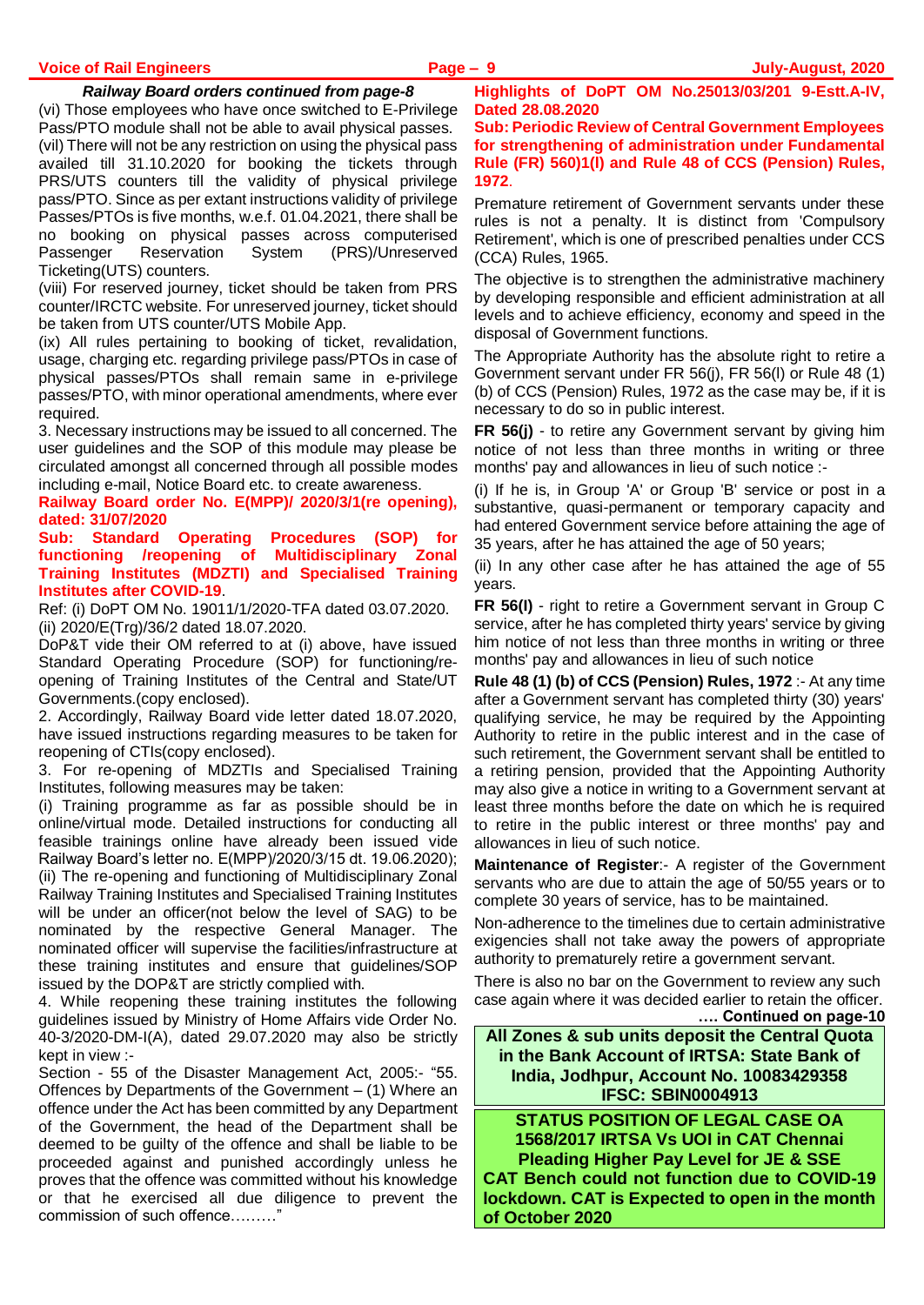### **Periodic Review of Central Government Employees** Continued from page-9

### **Broad Criteria to be followed by the Review Committee** i) Government servant having doubtful integrity

 $\overline{ii}$ ) Government servant found to be ineffective fitness/competence to continue in the post held.

iii) No employee can be retired for ineffectiveness, if the employee is retiring within one year. But, if there is a sudden and steep fall in the competence, efficiency or effectiveness of a Government servant, review for premature retirement can be done, but not on the ground of doubtful integrity.

iv) No employee should ordinarily be retired on ground of ineffectiveness, if, the employee has been promoted in preceding five years on the basis of merit and his performance found satisfactory in the promoted post. For doubtful integrity this condition doesn't apply.

v) The entire service record of employees should be considered at the time of review.

vi) Even uncommunicated remarks in the ACRs/APARs may be taken into consideration.

# **Important judgments of Supreme Court**

In the judgment in the case of UOI &Col. J.N.Sinha (1571 SCR (1) 791), to the express words of Fundamental Rule 560), - ... one of which is that the concerned authority must be of the opinion that it is in public interest to do so. If that authority bona fide forms that opinion, the correctness of that opinion cannot be challenged before courts. It is open to an aggrieved party to contend that the requisite opinion has not been formed or the decision is based on collateral grounds or that it is an arbitrary decision"

**The observations of the Supreme Court with regard to Integrity and conduct unbecoming of a Government servant** in the case of S Ramchandra Raju Vs State of Orissa {(1 994) 3 SCC 424}"…The entire service record or character rolls or confidential reports maintained would furnish the backdrop material for consideration by the Government or the Review Committee or the appropriate authority. On consideration of the totality of the facts and circumstances alone; the Government should form the opinion that the Government officer needs to be compulsorily retired from service. Therefore, the entire record more particularly, the latest, would form the foundation for the opinion and furnish the base to exercise the power under the relevant rule to compulsorily retire a Government officer".

The judgment of the Apex Court in the case of K. Kandaswamy vs Union Of India & Anr, 1996 AIR 277, 1995 SCC (6) 162 – "The appropriate Government or the authority would, therefore, need to consider the totality of the facts and circumstances appropriate in each case and would form the opinion whether compulsory retirement of a Government employee would be in the public interest. The opinion must be based on the material on record; otherwise it would amount to arbitrary or colourable exercise of power."

Judgment of the Hon'ble Supreme Court in State of U.P. and Others Vs Vijay Kumar Jam, Appeal (civil) 2083 of 2002:"If conduct of a government employee becomes unbecoming to the public interest or obstructs the efficiency in public services, the government has an absolute right to compulsorily retire such an employee in public interest."

**Representation against Premature Retirement**: After issue of the orders of premature retirement, the concerned Government servant may put up representation within three weeks from the date of serving of such notice / order and the matter may be placed before

Representation Committee. The examination of the representation should be completed by the Cadre Authorities within two weeks from the date of receipt of representation. **Railway Board letter No. E(NG)I/2020/TR/2, 07.08.2020 Sub: Cancellation of Periodic Transfer of Staff.**

Reference Board's letter of even no dated 12.05.2020, vide which Railways were advised that the unimplemented periodical transfer orders of the staff working on sensitive posts be reviewed and pended till 31.07.2020 due to the extra ordinary situation created by the pandemic Covid-19.

2. In view of the ongoing pandemic situation, on request from both the Federations i.e. AIRF & NFIR, the matter has been further reviewed by the Board, and it has been decided by the Competent Authority that the periodical transfer orders of the staff working on sensitive posts be pended till 31<sup>st</sup> March, 2021.

#### **Railway Board letter No. E(NG)II/2020/RC/09, 19.08.2020 Sub: Appointment on compassionate ground – Acquisition of higher qualification.**

Consequent to the decision to permit candidates to postpone CGA for completion of higher EQ, made within two years from attaining majority as contained in Board's letter No.E(NG)II?22003/RC-1/Genl/4 dated 19.06.2019 (RBE No.100/2019), clarification has been sought by zonal Railways about the authority competent to grant such permission. Generally, DRMs/CWMs/HODs are the competent authority to approve Compassionate Ground Appointment upto level-6 while cases for level-7 require approval of GM. However, in order to maintain uniformity, it has been decided that approval for candidates to postpone CGA for completion of higher EQ, made within 2 years from attaining majority may be considered at DRMs/CWMs/HODs level, since compassionate ground appointment cases usually arise at their level. However for all other cases including old cases where approval of GM may be required, such approval should be taken at the GM level.

**Railway Board letter No.E(NG)I/2020/PM1/11, Dated 24.8.2020**

### **Sub: Grant of promotion with retrospective effect to the empanelled / selected staff against existing vacancies**.

NFIR has raised the issue that due to total lockdown on account of Covid-19, the staff promotion have been delayed on Zonal Railways, etc. although vacancies existed and staff entitled for promotion against vacancies. The Federation has requested that such staff may be granted promotion with retrospective effect.

It may not be a practical solution to offer promotion with retrospective effect, Zonal Railways have been requested that the selection process may be expedited to the extent feasible, taking any special measures during the lockdown etc.

### **OM No. Z 15025/12/2020/DIR/CGHS Dated 24.09.2020, Ministry of Health & Family Welfare**

#### **Sub: Reimbursement of cost of OPD Medicines: Special Sanction in view of COVID-19- till 30th September 2020- regarding**

In view of the Corona Virus Disease (COVID-19), all out efforts are made by the Government to contain its impact by instituting measures at community as well as at individual level.

2. In this regard the undersigned is directed to draw attention to the OM of even number dated 27.03.2020, 29.04.2020 and 29.05.2020 vide which an option has been provided to **…. Continued on page-11**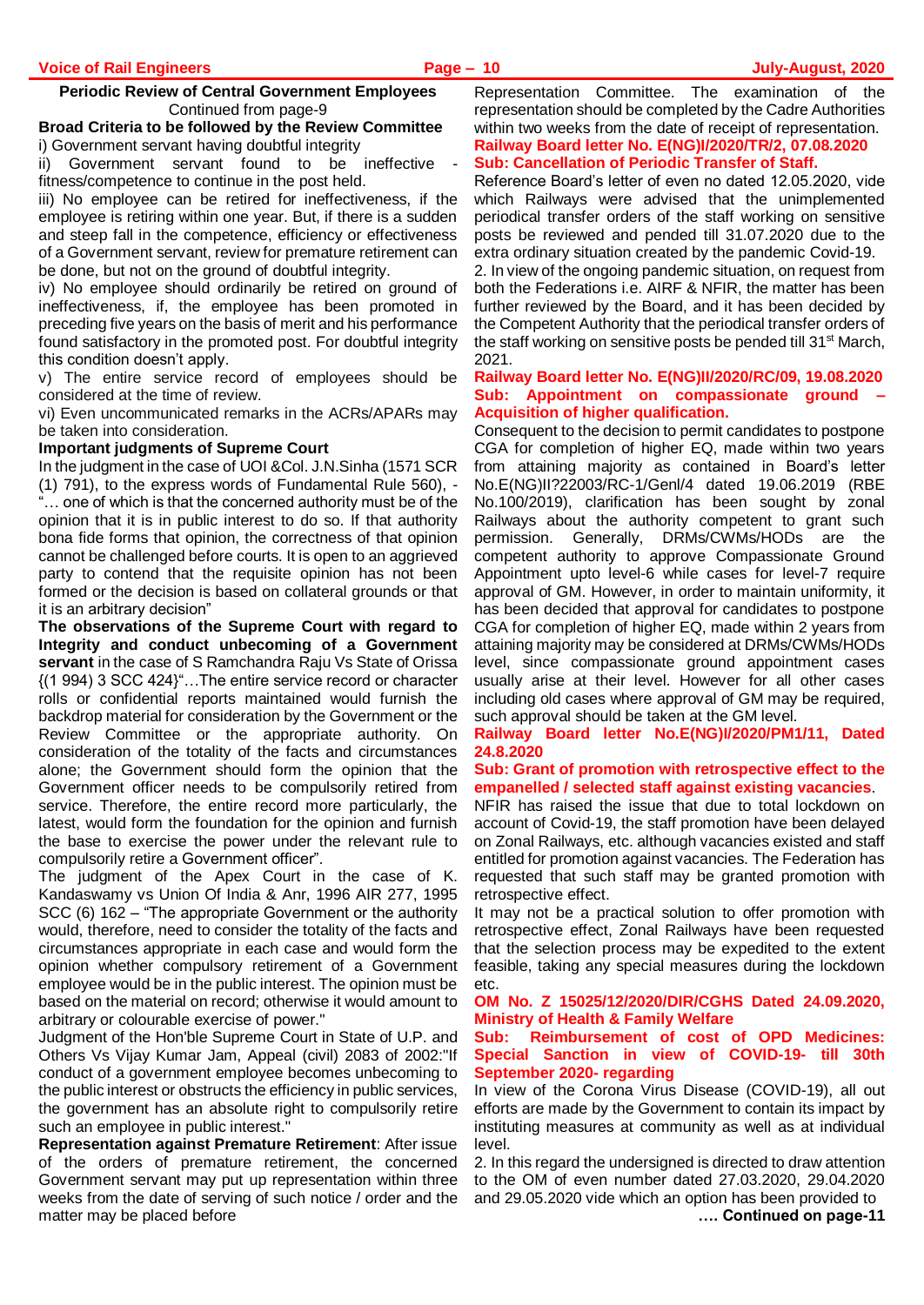#### **Reimbursement of cost of OPD Medicines** Continued from page-10

CGHS beneficiaries getting medicines for Chronic diseases, to purchase medicines based on the prescription held (prescribed by CGHS Medical Officers/CGHS Specialists /other Govt. Specialists/Specialist of empanelled hospital) till 31<sup>st</sup> July 2020, irrespective of Non-Availability certificate from CGHS or otherwise. However, several representations are received in the Ministry seeking extension of the period in view of the continued 'Lock Down'.

3. The matter has been reviewed by the Ministry and it is now decided, in continuation of the earlier OM on the subject, that CGHS beneficiaries getting medicines for Chronic diseases shall be permitted to purchase medicines based on the prescription held (prescribed by CGHS Medical Officers/CGHS Specialists/other Govt. Specialists/Specialist of empanelled hospital) till 30th September 2020 on the same conditions as per the earlier OM dated 27.03.2020. It is also clarified that the CGHS Wellness Centres are functional and CGHS beneficiaries also have the option to collect medicines through CGHS Wellness Centres as per normal practice, instead of purchasing from market.

#### **RULES RELAXED FOR DIVORCED DAUGHTERS & HANDICAPPED CHILDREN TO RECEIVE FAMILY PENSION, BANKS TO COLLECT LIFE CERTIFICATE FROM DOORSTEP OF INFIRM PENSIONERS: DR. JITENDRA SINGH MOS**

Rules have been relaxed for divorced daughters to receive Family Pension and now a daughter will be entitled to receive the Family Pension even if the divorce had not finally taken place but the divorce petition had been filed by her during the lifetime of her deceased parent employee/pensioner. Earlier Rule provided for Family Pension to a divorced daughter only if the divorce had taken place during the lifetime of deceased parent pensioner or his spouse. Orders have also been issued for grant of Family Pension to a Divyang child or sibling even if the Disability Certificate is produced after the death of the pensioner parent but the disability had occurred before the death of the parents. Similarly, to bring ease of living for the Divyang pensioners, DrJitendra Singh said, the Attendant Allowance for the helper has been increased from Rs. 4,500 per month to Rs..6,700 per month.

Disclosing this while briefing the media about some of the important reforms brought in by the Department of Pension and Pensioners' Welfare, Union Minister of State (Independent Charge) MoS PMO, Personnel, Public Grievances, Pensions, DrJitendra Singh said, one of the most noteworthy initiatives taken by the Pension Department is with regard to the Digital Life Certificate. Keeping in view the difficulty faced by the senior citizens who have gone and settled abroad with their children after retirement, he said, circular has been brought out on Consolidated Instructions on Life Certificate and commencement of Family Pension for those living abroad vide which the concerned Bank Branch abroad and the Indian Embassy/ Consulate/High Commission have been instructed to provide Life Certificate and commencement of Family Pension there itself.

At the same time, DrJitendra Singh said, all Pension Disbursing Banks have been instructed to provide doorstep Life Certificate to those pensioners who are unable to visit the bank.

#### **OM No.18/1/2020-P&PW(C)-6681 Dated:11.09.2020 Ministry of Personnel, Public Grievances & Pension Subject: - Extension of period for submission of Life Certificate from October 2020 till December 2020.**

Every Central Government pensioner has to submit life certificate in the month of November for further continuation of his/her pension. It has been observed that a large number of Central Government pensioners physically visit bank branches for this purpose.

2. Earlier, as a measure to enable additional dedicated time to very senior pensioners, this department, vide its OM No. 1/20/2018-P&PW(E), dated 18.07.2019, allowed the pensioners in the age group of 80 years and above, to submit Life Certificate from 1st October onward instead of 1st November, every year.

3. In view of the ongoing Covid-19 pandemic and keeping in view of the vulnerability of elderly population to Corona Virus, it has now been decided to extend the existing timeline for submission of Life Certificate. This year, all Central Government pensioners may submit Life Certificate from 1st November, 2020 onward, till 31<sup>st</sup> December 2020. However, the pensioners in the age group of 80 years and above, can submit Life Certificate from 1<sup>st</sup> October, 2020 onwards, to 31st December, 2020. During this extended period, the pension will be continued to be paid by the Pension Disbursing Authorities (PDAs) uninterrupted.

4. Further, in the line of RBI notification no. RBI/2019-20/138, dated January 9, 2020, which permits Video based Customer Identification Process (V-CIP) as a consent based alternate method of establishing the customer's identity, PDAs may also explore the said methodology for obtaining a Life Certificate from the pensioner, to the extent permitted by RBI guidelines, in order to avoid rush at the branches.

5. The above measures are expected to avoid rush at branches and maintain social distancing, while obtaining Life Certificates from the elderly this year. PDAs shall also ensure proper arrangements and social distancing measures at the branches and prevent overcrowding.

6. All Pension Disbursing Authorities are requested to take note of this OM for compliance and give wide publicity to the same amongst the pensioners.

This issues with the approval of the competent authority.

**Railway Board letter No. E(W)2020/PS5-1/3 (RBENo.74/2020), dated 31.08.2020**

**Sub: Modification in the 'All India Leave Travel Concession' (AILTC) Scheme to facilitate unblocking of Privilege Pass Account in exceptional circumstances.**

Ref: Board's letter No. E(W)2017/PS5-1/3 dated 10.09.2018. The Scheme of AILTC, as notified vide Board's above referred letter, does not contain any provision for unblocking/reopening of Privilege Pass Account (PPA), after issuance of Privilege Pass Surrender Certificate (PPSC)/Confirmation Note(CN). Consequent to the national lockdown to contain the spread of COVID-19 pandemic and suspension of tourism activities, the Railway Servants who have surrendered their Privilege Passes and obtained PPSC could not avail AILTC. Requests are being received from the affected employees for cancellation of their PPSCs and to reopen their PPA.

2. In order to mitigate the difficulties being faced in this regard by the Railway Servants, it has been decided with the approval of the Competent Authority to modify the

**…. Continued on page-11**